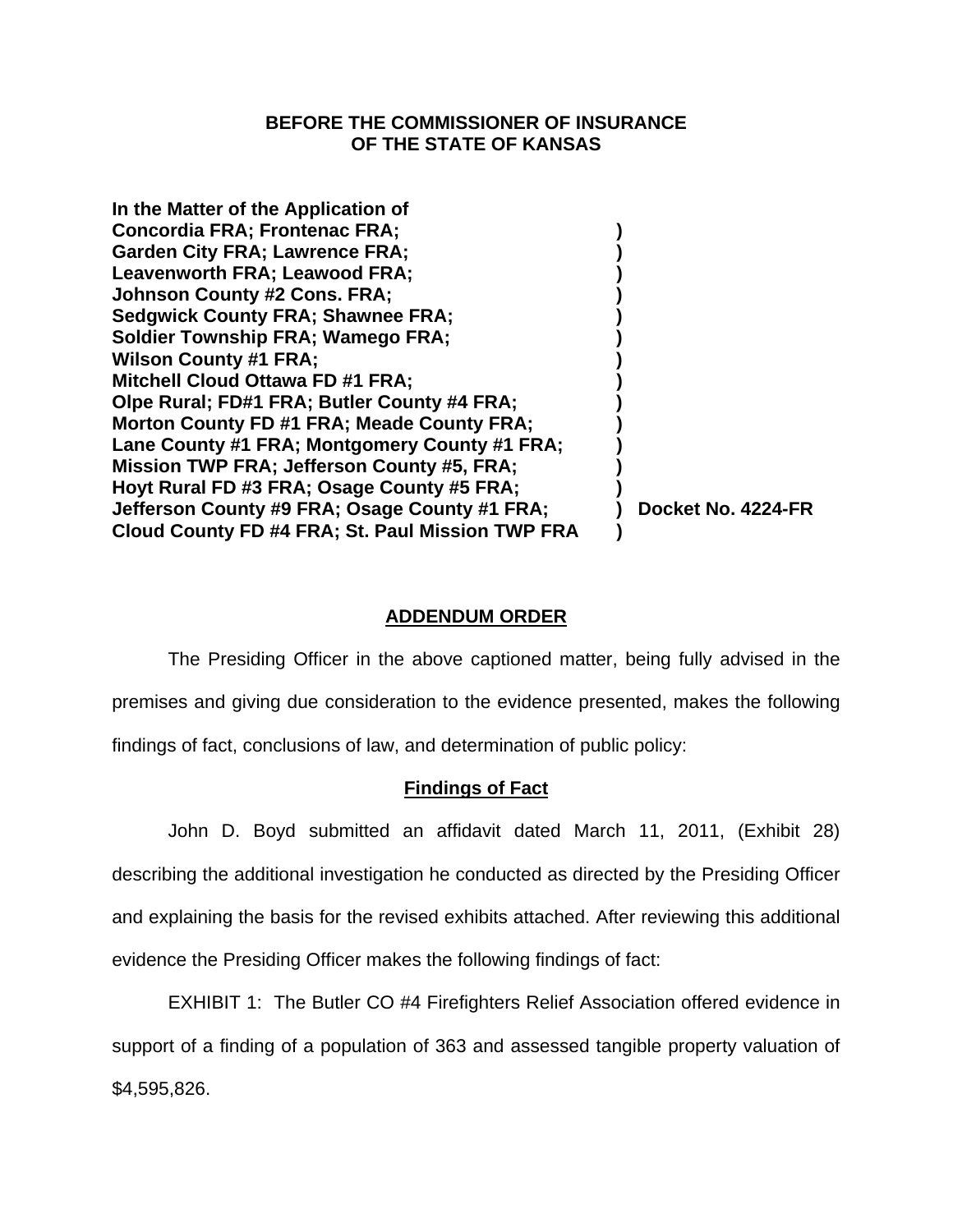EXHIBIT 2: The Cloud County FD #4 Relief Association offered evidence in support of a finding of a population of 1,192 and assessed tangible property valuation of \$19,291,965.

EXHIBIT 3: The Concordia Firefighters Relief Association offered evidence in support of a finding of a population of 5,109 and assessed tangible property valuation of \$24,893,233.

EXHIBIT 4: The Frontenac Firefighters Relief Association offered evidence in support of a finding of a population of 3,194 and assessed tangible property valuation of \$20,506,124. The July 1, 2010 Kansas Certified Population revealed 3,201 (EXHIBIT 4a)

EXHIBIT 5: The Garden City Firefighters Relief Association offered evidence in support of a finding of a population of 42,074 and assessed tangible property valuation of \$451,133,347. The July 1, 2010 Kansas Certified Population revealed 38,789 with a valuation of \$425,648,294 from the 2010 Kansas Assessed Tangible Property Report (EXHIBIT 5a)

EXHIBIT 6: The Hoyt Firefighters Relief Association offered evidence in support of a finding of a population of 2,294 and assessed tangible property valuation of \$16,077,663.

EXHIBIT 7: The Jefferson County #5 Firefighters Relief Association offered evidence support of a finding of a in population of 3,130 and assessed tangible property valuation of \$28,453,328.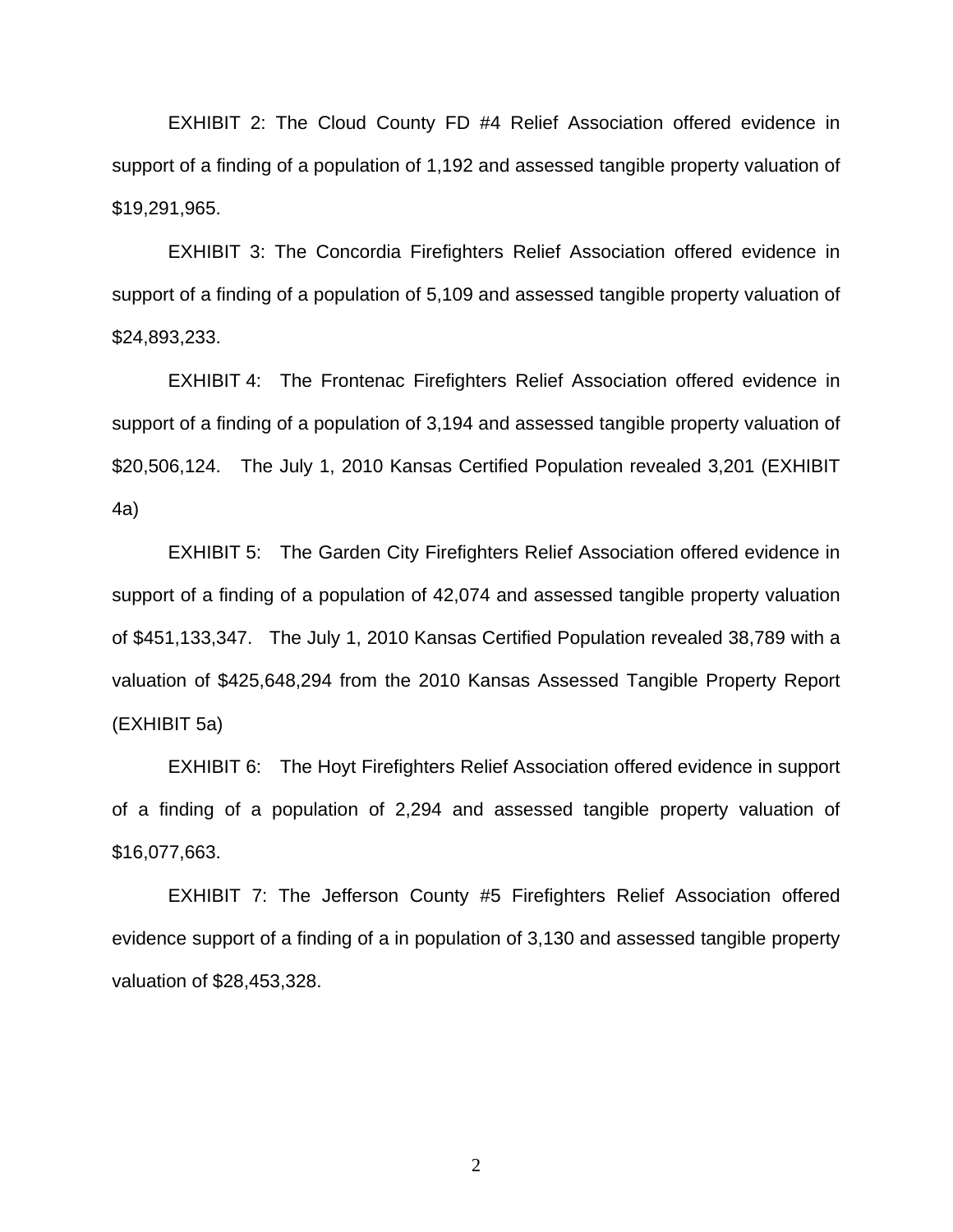EXHIBIT 8: The Jefferson County #9 Firefighters Relief Association offered evidence in support of a finding of a population of 3,065 and assessed tangible property valuation of \$21,856,009.

EXHIBIT 9: The Johnson CO #2 Cons. Firefighters Relief Association offered evidence in support of a finding of a population of 48,138 and assessed tangible property valuation of \$711,819,845. The 2010 Kansas Assessed Tangible Property Report revealed a valuation of \$733,529,154 (EXHIBIT 9a)

EXHIBIT 10: The Lane Co #1 Firefighters Relief Association offered evidence in support of a finding of a population of 1,742 and assessed tangible property valuation of \$54,718,492. The 2010 Kansas Assessed Tangible Property Report revealed a valuation of \$61,214,450 (EXHIBIT 10a)

EXHIBIT 11: The Lawrence Firefighters Relief Association withdrew its application for redetermination.

EXHIBIT 12: The Leavenworth Firefighters Relief Association offered evidence in support of a finding of a population of 34,729 and assessed tangible property valuation of \$204,688,891. The July 1, 2010 Kansas Certified Population revealed 35,081 (EXHIBIT 12a)

EXHIBIT 13: The Leawood Firefighters Relief Association offered evidence in support of a finding of a population of 31,766 and assessed tangible property valuation of \$734,409,862 since. The 2010 Kansas Assessed Tangible Property Report revealed a valuation of \$744,401,040 (EXHIBIT 13a)

EXHIBIT 14: The Meade County Firefighters Relief Association offered evidence in support of a finding of a population of 1,177 and assessed tangible property valuation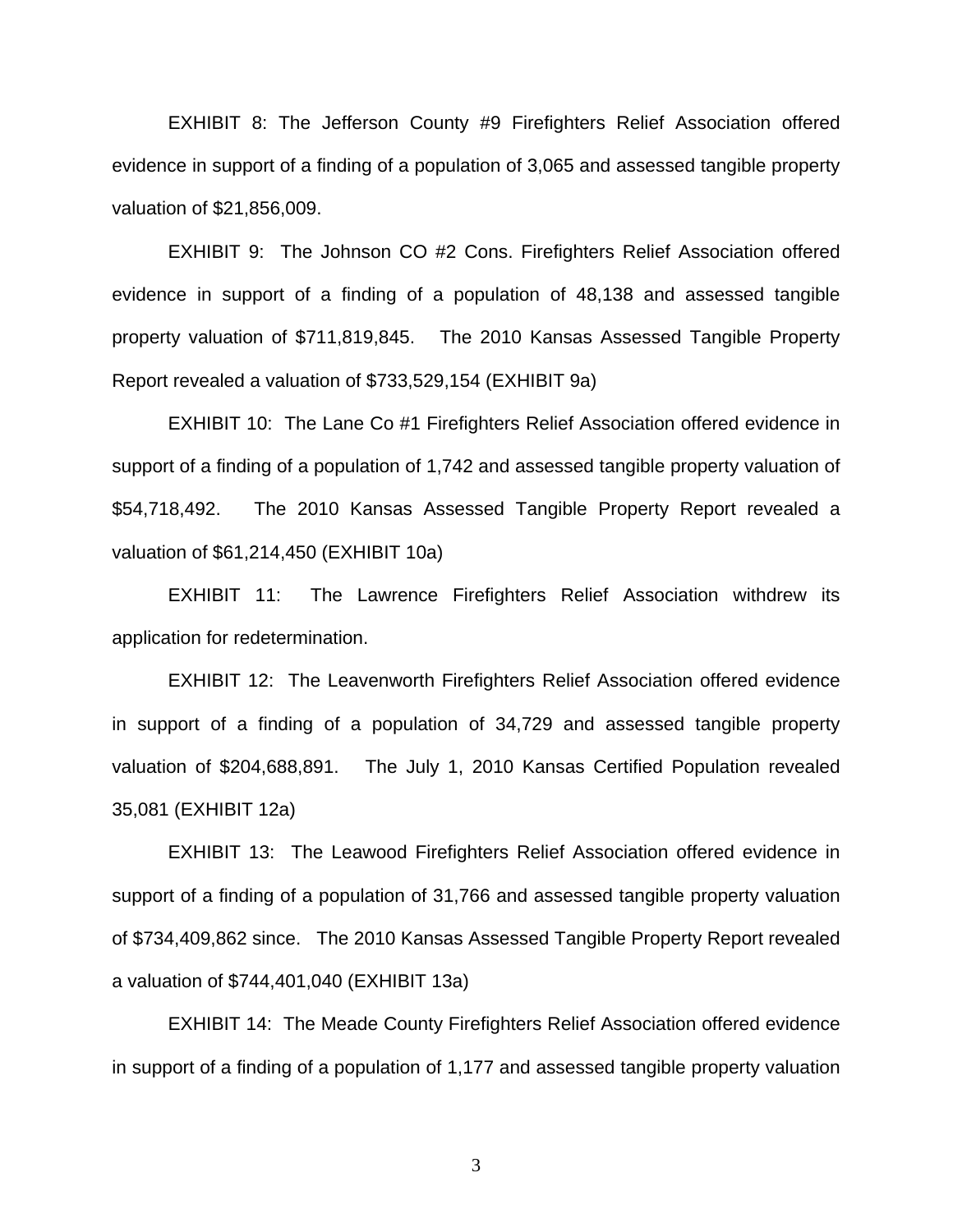of \$96,063,985. The 2010 Kansas Assessed Tangible Property Report revealed a valuation of \$83,931,212 (EXHIBIT 14a)

EXHIBIT 15: The Mission TWP Firefighters Relief Association offered evidence in support of a finding of a population of 9,029 and assessed tangible property valuation of \$95,313,266.

EXHIBIT 16: The Mitchell Cloud Ottawa FD #1 Firefighters Relief Association offered evidence in support of a finding of a population of 412 and assessed tangible property valuation of \$7,173,026. The 2010 Kansas Assessed Tangible Property Report revealed a valuation of \$7,163,758 (EXHIBIT 16a)

EXHIBIT 17: The Montgomery CO #1 Firefighters Relief Association offered evidence in support of a finding of a population of 10,278 and assessed tangible property valuation of \$184,123,774.

EXHIBIT 18: The Morton Co FD #1 Firefighters Relief Association offered evidence in support of a finding of a population of 3,031 and assessed tangible property valuation of \$135,055,658. The July 1, 2010 Kansas Certified Population revealed 1,080 (EXHIBIT 18a)

EXHIBIT 19: The Olpe Rural FD #1 Firefighters Relief Association did not offer evidence in support of population or assessed tangible property valuation. The July 1, 2010 Kansas Certified Population revealed 1,418 with a valuation of \$19,990,606 from the 2010 Kansas Assessed Tangible Property Report (EXHIBIT 19a)

EXHIBIT 20: The Osage CO #1 Firefighters Relief Association offered evidence in support of a finding of a population of 4,188 and assessed tangible property valuation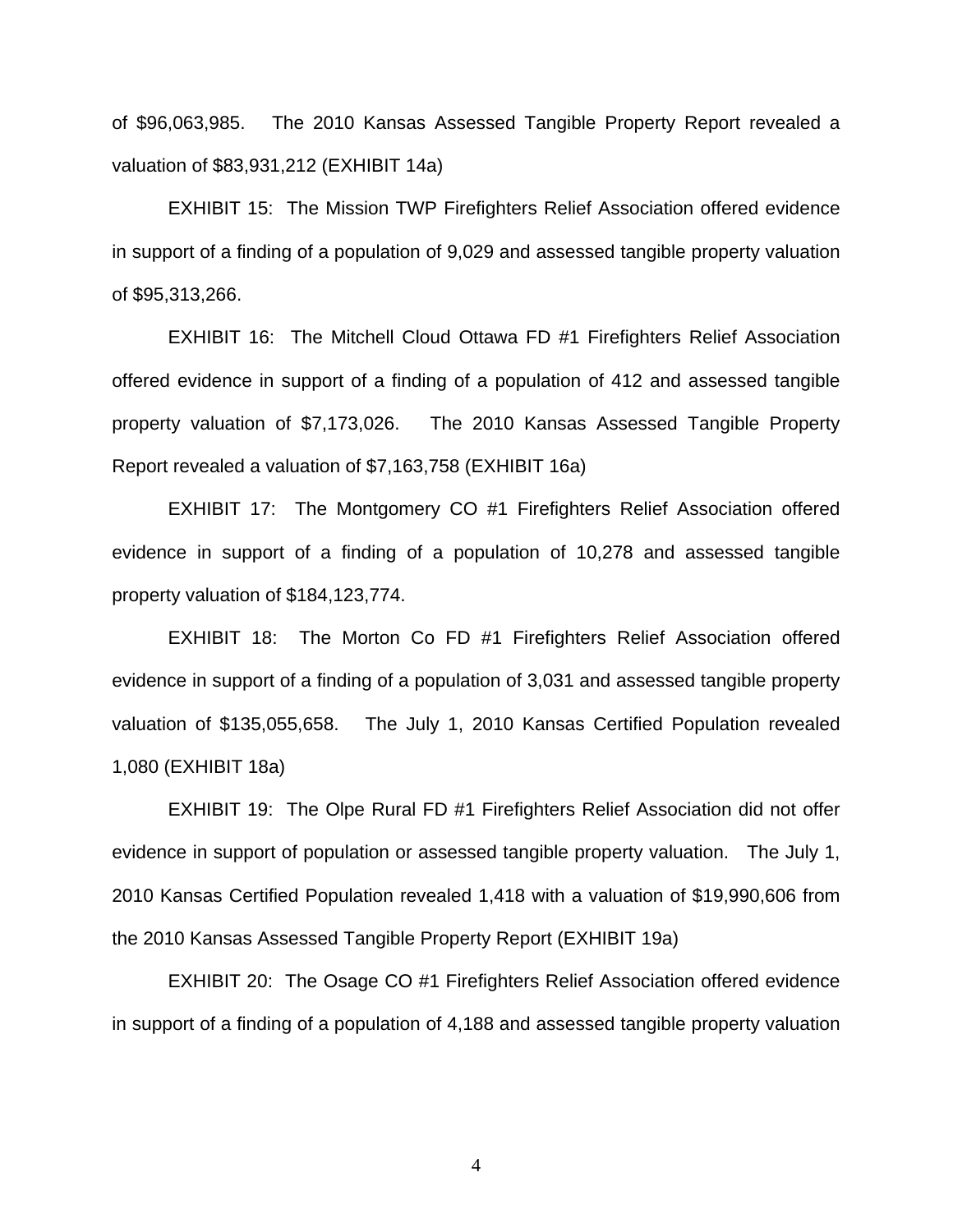of \$23,999,845. The 2010 Kansas Assessed Tangible Property Report revealed a valuation of \$23,612,241 (EXHIBIT 20a)

EXHIBIT 21: The Osage CO #5 Firefighters Relief Association offered evidence in support of a finding of a population of 2,306 and assessed tangible property valuation of \$18,646,814.

EXHIBIT 22: The Sedgwick CO Firefighters Relief Association was not able to offer evidence in support of a finding of population or assessed tangible property valuation. The July 1, 2010 Kansas Certified Population revealed 76,388 with a valuation of \$777,556,110 from the 2010 Kansas Assessed Tangible Property Report (EXHIBIT 22a)

EXHIBIT 23: The Shawnee Firefighters Relief Association offered evidence in support of a finding of a population of 61,712 and assessed tangible property valuation of \$646,105,292. The 2010 Kansas Assessed Tangible Property Report revealed a valuation of \$686,461,485 (EXHIBIT 23a)

EXHIBIT 24: The Soldier Township Firefighters Relief Association offered evidence in support of a finding of a population of 13,624 and assessed tangible property valuation of \$135,133,263.

EXHIBIT 25: The St. Paul Mission Firefighters Relief Association offered evidence in support of a finding of a population of 1,267 and assessed tangible property valuation of \$7,508,625. The July 1, 2010 Kansas Certified Population revealed 935 with a valuation of \$5,616,738 from the 2010 Kansas Assessed Tangible Property Report (EXHIBIT 25a)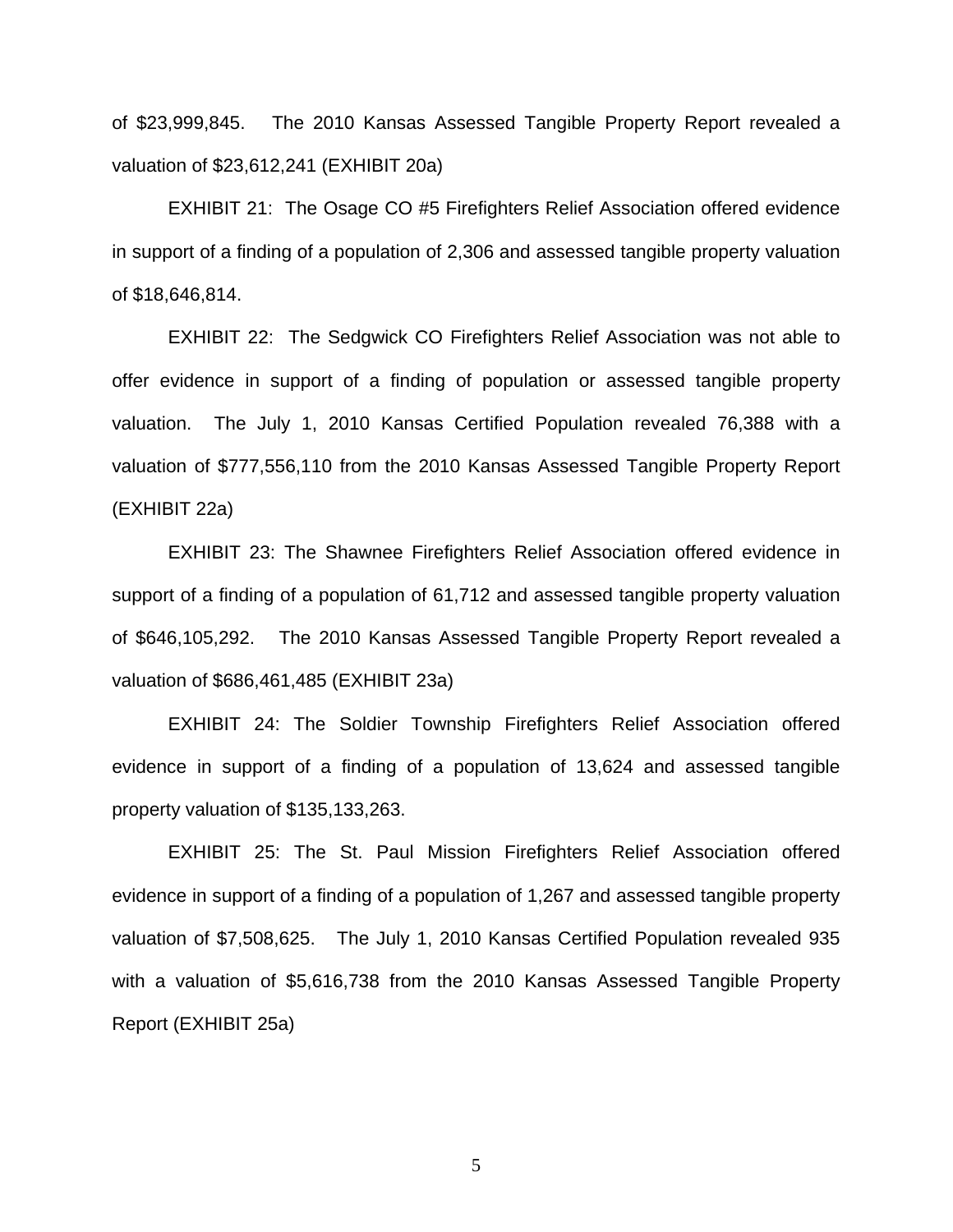EXHIBIT 26: The Wamego Firefighters Relief Association withdrew its application for redetermination.

EXHIBIT 27: The Wilson County #1 Firefighters Relief Association offered evidence in support of a finding of a population of 9,474 and assessed tangible property valuation of \$58,039,914. The July 1, 2010 Kansas Certified Population revealed 4,122 (EXHIBIT 27a)

The presiding officer therefore makes findings of fact consistent with the above evidence.

#### **Conclusions of Law**

Based upon the additional evidence and subject to the limitations discussed herein and in the November 23, 2010 order changed circumstances are found to exist for the Applicants as noted above, to support a redetermination of the proportionate amounts payable to all firefighters relief associations from the Firefighters Relief Fund for 2010 and future distributions pursuant to the Firefighters Relief Act, specifically K.S.A. 40-1706(c)(6).

#### **Determination of Public Policy**

The presiding officer previously ordered that from 2009 and forward that the distribution to the FRAs that redetermine in the state of Kansas will be calculated by a formula based on the population and Assessed Tangible Property Valuation in accordance with K.S.A. 40-1706 (a) (5) (A) and K.A.R. 40-10-2 (d):

• 50% of the distribution is based on the population of the respective FRA in comparison to the entire population as certified to the secretary of state on July 1.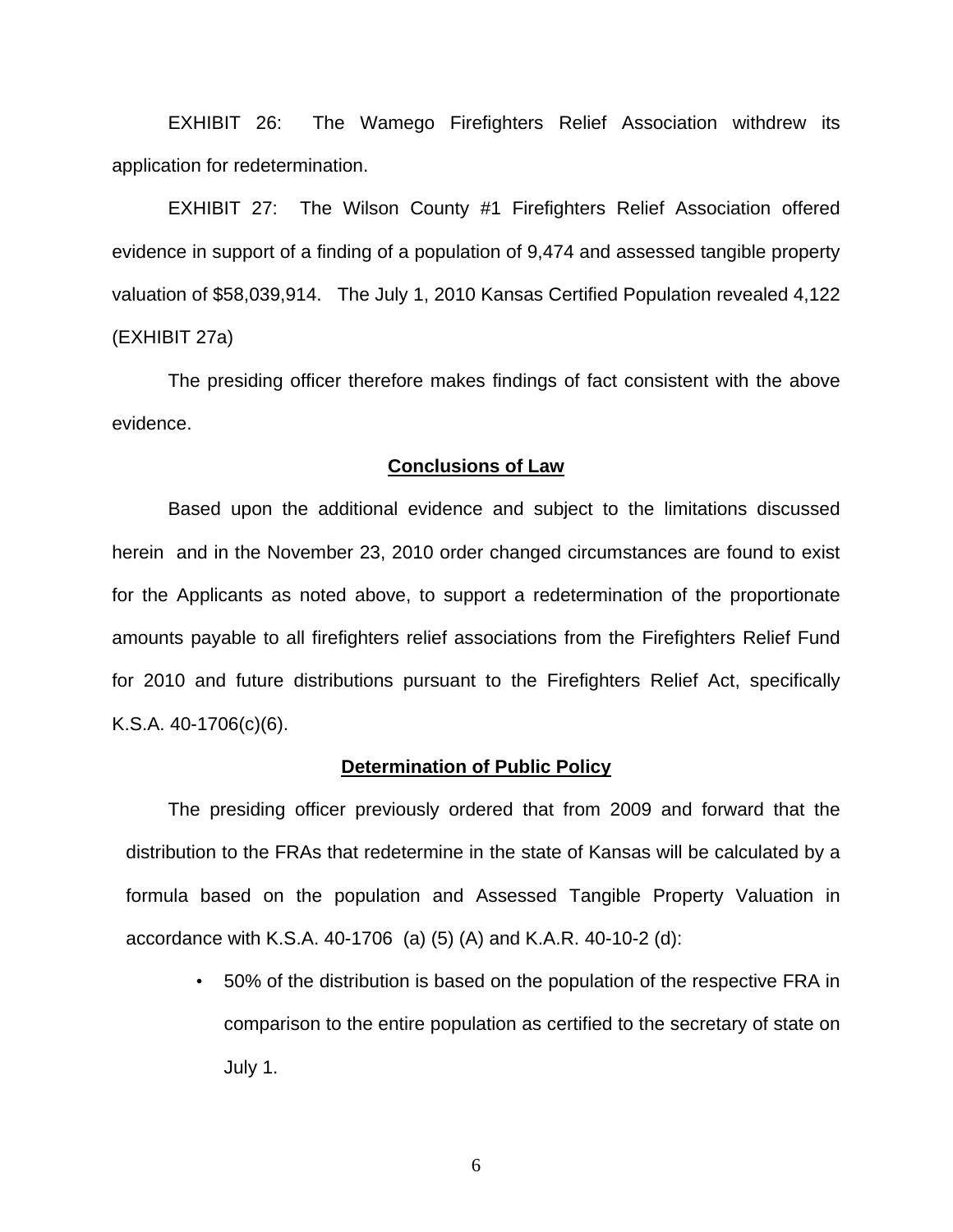• 50% of the distribution is based on the assessed tangible property valuation of each FRA in proportion to the entire state of Kansas as reported by the County Clerks on the November 1 tax rolls.

**State Total Tangible Property Valuation** obtained from the State Department of Revenue Annual Statistical Report of Property Assessment.

**Kansas Certified Population** from the Secretary of State July 1 of each calendar year.

### **IT IS THEREFORE, BY THE COMMISSIONER OF INSURANCE, ORDERED THAT:**

Changed circumstances exist as to all Applicants identified above, to warrant a redetermination of the proportionate amounts payable to all firefighters relief associations, subject to changes made based on additional evidence as discussed above.

 The additional population and assessed tangible property valuation of each applying firefighters relief association shall be individually placed into the formula as described in the "Determination of Public Policy" paragraph used to calculate shares of distribution. The resulting amount will be added to the amount that the applying association would receive as a receiving association's proportionate share of future distributions.

Each firefighters relief association shall receive their 2011 distribution amount calculated in accordance with K.S.A. 40-1706 on or about July, 2011.

The Commissioner of Insurance retains jurisdiction over this matter to issue any and all further Orders deemed appropriate or to take such further action necessary to dispose of this matter.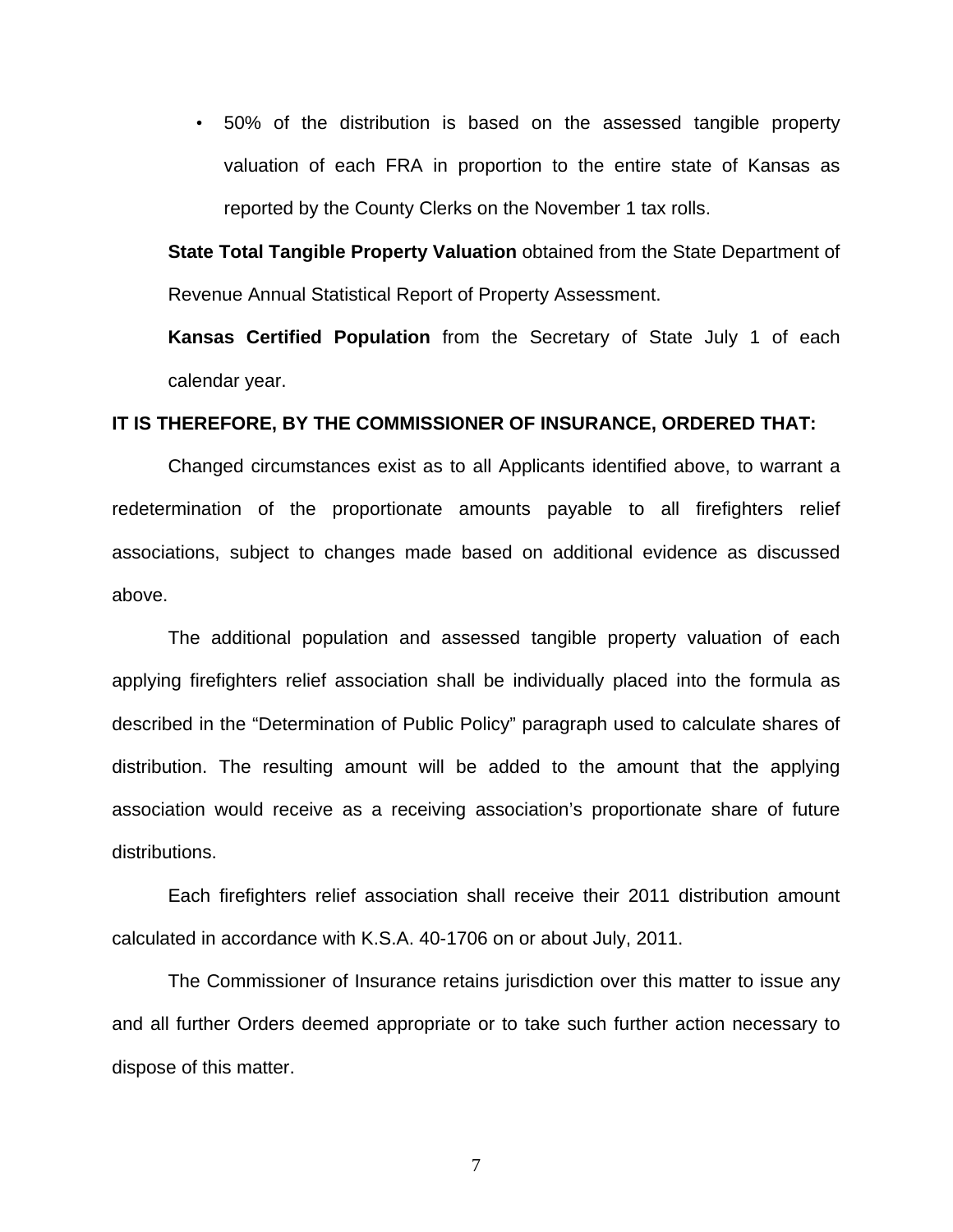**IT IS SO ORDERED THIS \_\_15th\_\_ DAY OF MARCH, 2011, IN THE CITY OF TOPEKA, COUNTY OF SHAWNEE, STATE OF KANSAS.**



 \_/s/ Sandy Praeger\_\_\_\_\_\_\_\_\_\_\_\_\_\_\_\_ Commissioner of Insurance

 \_/s/ Robert M. Tomlinson\_\_\_\_\_\_\_\_\_\_\_ Robert M. Tomlinson Assistant Commissioner Presiding Officer

# **NOTICE OF RIGHTS**

Pursuant to K.S.A. §77-601 et seq. any party is entitled to judicial review to the extent that this order constitutes final agency action. The petition for judicial review must be filed within thirty (30) days of service of this Order (Plus three (3) days for service by mail pursuant to K.S.A. §77-531). In the event a party files a petition for judicial review pursuant to K.S.A. §77-613(e), the Agency Officer to be served on behalf of the Kansas Insurance Department is:

Zachary J.C. Aushutz, General Counsel Kansas Insurance Department 420 S.W. 9th Street Topeka, Kansas 66612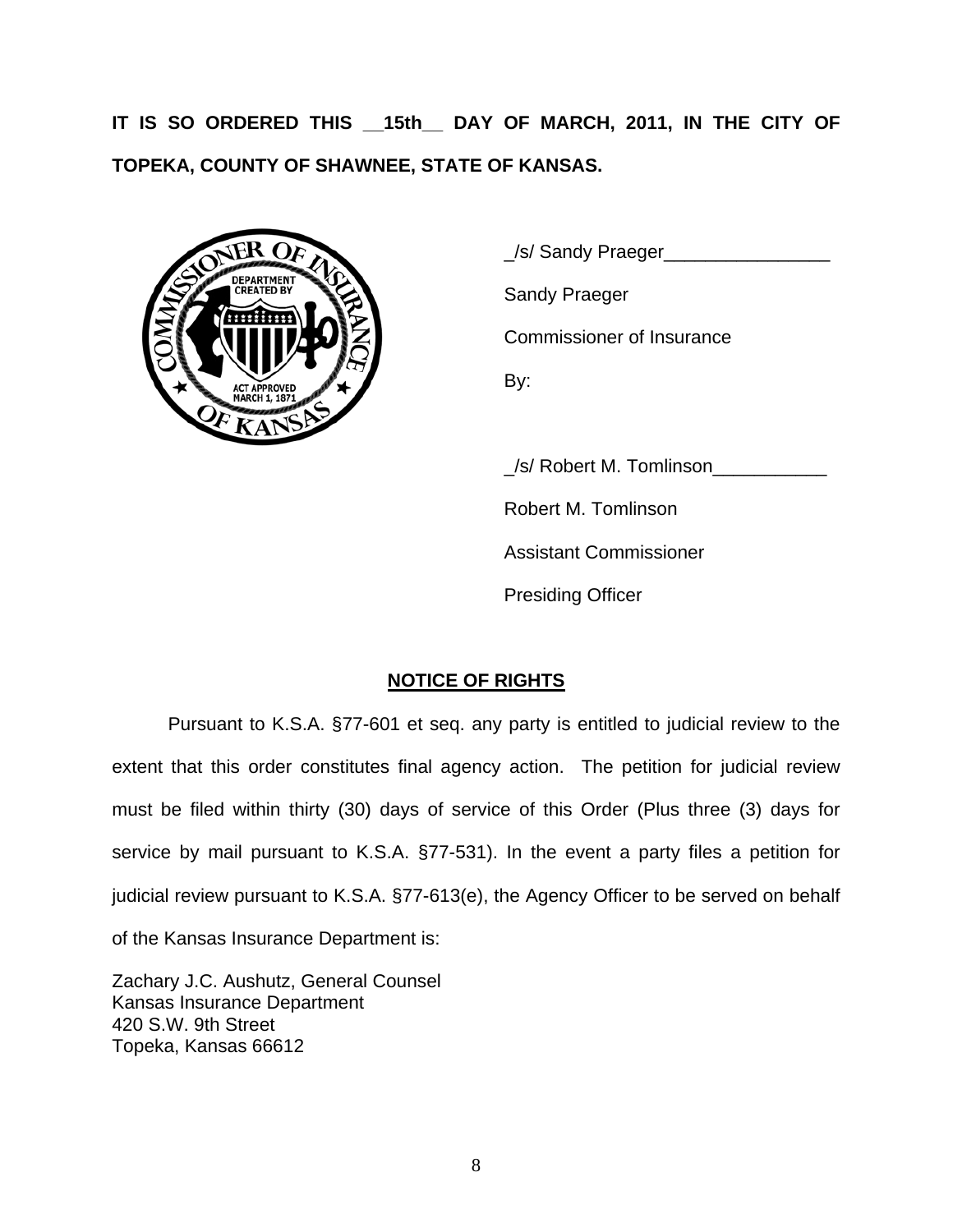### **Certificate of Service**

The undersigned hereby certifies that a true and correct copy of the above and foregoing Order was served by placing the same in the United States Mail, first class postage prepaid, on this \_\_15th\_\_\_ day of March, 2011, addressed to the following:

Rick Knudsen CONCORDIA F R A 719 E 6TH ST CONCORDIA, KS 66901

John Zafuta FRONTENAC F R A 199 N CRAWFORD FRONTENAC, KS 66763

Daniel R Wimmer GARDEN CITY F R A 1608 VAN DITTIE DR GARDEN CITY, KS 67846

Gary Gutsch LAWRENCE F R A 2048 SHERRY BURLINGTON, KS 66839

Bruce A. Larison LEAVENWORTH F R A 2318 CAMBRIDGE ST LEAVENWORTH, KS 66048

James R. Walker LEAWOOD F R A 4800 TOWN CENTER DR LEAWOOD, KS 66211

Jeffrey W. Boddy JOHNSON CO #2 CONS F R A 3921 W 63RD ST PRAIRIE VILLAGE, KS 66208 Gary Cope Jr. JEFFERSON CO #5 F R A 2017 NE 74TH ST MERIDEN, KS 66512

Jerry A. Harter HOYT RURAL FD #3 F R A 15725 Q4 RD MAYETTA, KS 66509

Kevin l. Payne OSAGE CO #5 F R A PO BOX 636 LYNDON, KS 66451

Marie R. Meador JEFFERSON CO #9 F R A 204 GERTRUDE ST MCLOUTH, KS 66054

Kenneth J Buchholz OSAGE CO #1 F R A PO BOX 414 CARBONDALE, KS 66414

James Wilson CLOUD CO FD #4 F R A 520 E 10TH ST CONCORDIA, KS 66901

Mark Green ST PAUL MISSION TOWNSHIP F R A PO BOX 311 ST PAUL, KS 66771